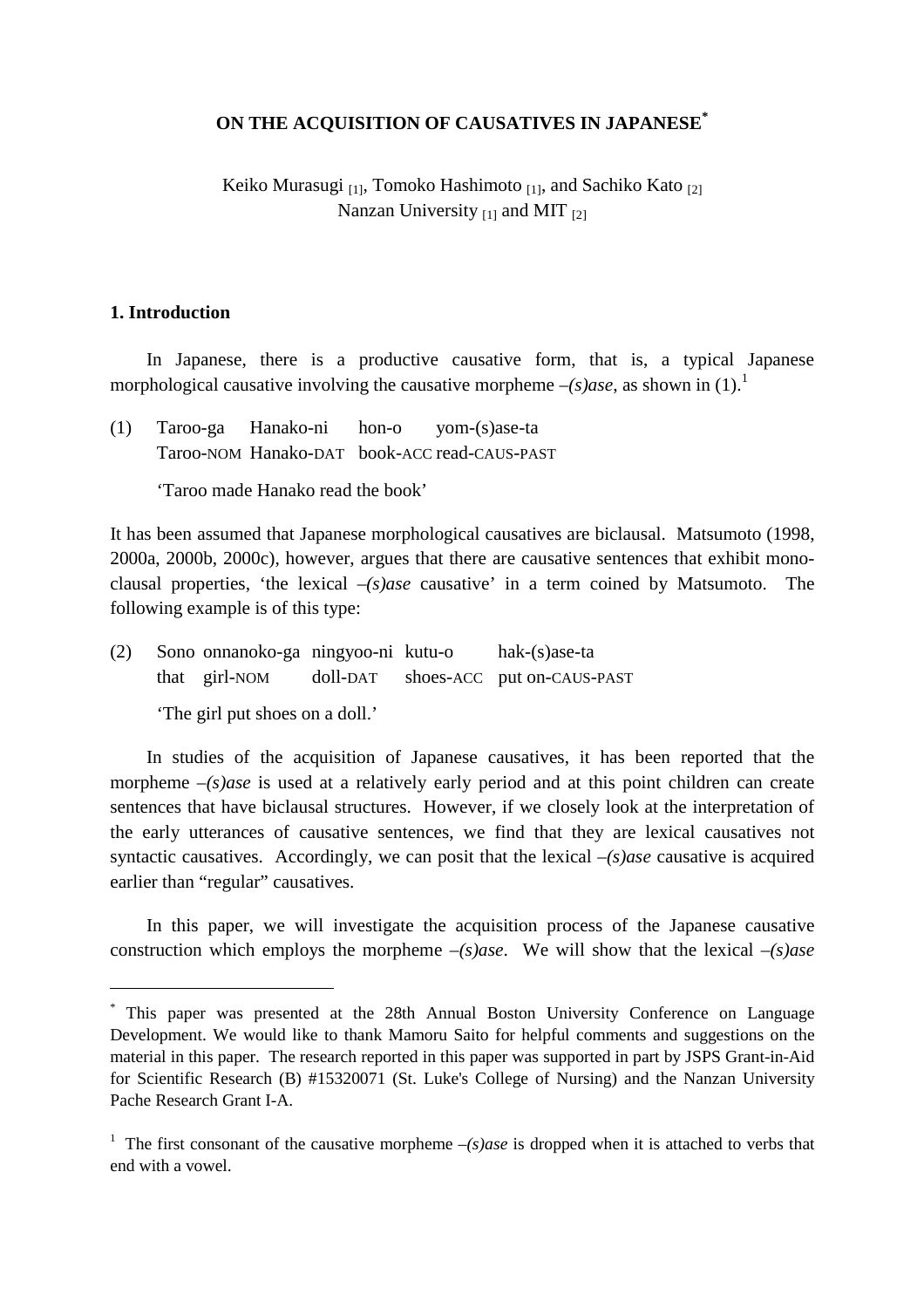causative is acquired early, and provide support for Matsumoto's hypothesis that causative constructions with the morpheme *–(s)ase* are structurally ambiguous: they may have a complex structure with *–(s)ase* as an independent verb as generally assumed in the literature, but they may also have a simple structure with a non-agentive causee and *V-(s)ase* as the predicate. In the following section, we will survey morphological causatives in Japanese and introduce Matsumoto's proposal about the lexical *–(s)ase* causative. In section 3, based on a five-year-longitudinal-observational study with a Japanese speaking child, we will show that Japanese morphological causatives are acquired in three steps. First, causative sentences are produced without the morpheme *–(s)ase*, and then sentences with a non-agentive causee are observed. Finally, children acquire more "regular" causatives with an agentive causee. Here we will point out that the acquisition of syntactic causatives, which are widely assumed to have an embedded structure, is in fact rather late. Section 4 concludes this paper.

## **2. Japanese Morphological Causatives**

## **2.1. Morphological Causatives**

In Japanese, causative verbs are productively formed by attaching the causative morpheme  $-(s)$ *ase* to verb stems. The examples (3) and (4) show the possible patterns in Japanese morphological causatives.

| (3) |                                          |                                           |  | a. Taroo-ga Hanako-o (niwa-de) asob-(s)ase-ta                                                     |  |  |
|-----|------------------------------------------|-------------------------------------------|--|---------------------------------------------------------------------------------------------------|--|--|
|     |                                          |                                           |  | Taroo-NOM Hanako-ACC (garden-in) play-CAUS-PAST                                                   |  |  |
|     |                                          | 'Taroo made Hanako play (in the garden).' |  |                                                                                                   |  |  |
|     |                                          |                                           |  | b. Taroo-ga Hanako-ni (niwa-de) asob-(s)ase-ta<br>Taroo-NOM Hanako-DAT (garden-in) play-CAUS-PAST |  |  |
|     | 'Taroo let Hanako play (in the garden).' |                                           |  |                                                                                                   |  |  |

(4) Taroo-ga Hanako-ni/\*-o tegami-o kak-(s)ase-ta Taroo-NOM Hanako-DAT/\*-ACC letter-ACC write-CAUS-PAST

'Taroo let/made Hanako write a letter.'

As shown in (3), when the embedded verb is intransitive (unergative), the causee can be marked either with the accusative or dative case. As is indicated in the English translation, the interpretations differ between (3a) and (3b). The coercive interpretation is easy to arrived at when the causee is in the accusative, while it is said that the permissive interpretation is easily obtained when the causee is dative.

The distinction in the case marker on a causee does not appear when the embedded verbs are transitive as shown in (4). This is because of the Double*-o* Constraint (Harada, 1973; Inoue, 1976; Kuroda, 1965; Shibatani, 1973), which prohibits more than one NP marked with *–o* in one tensed clause.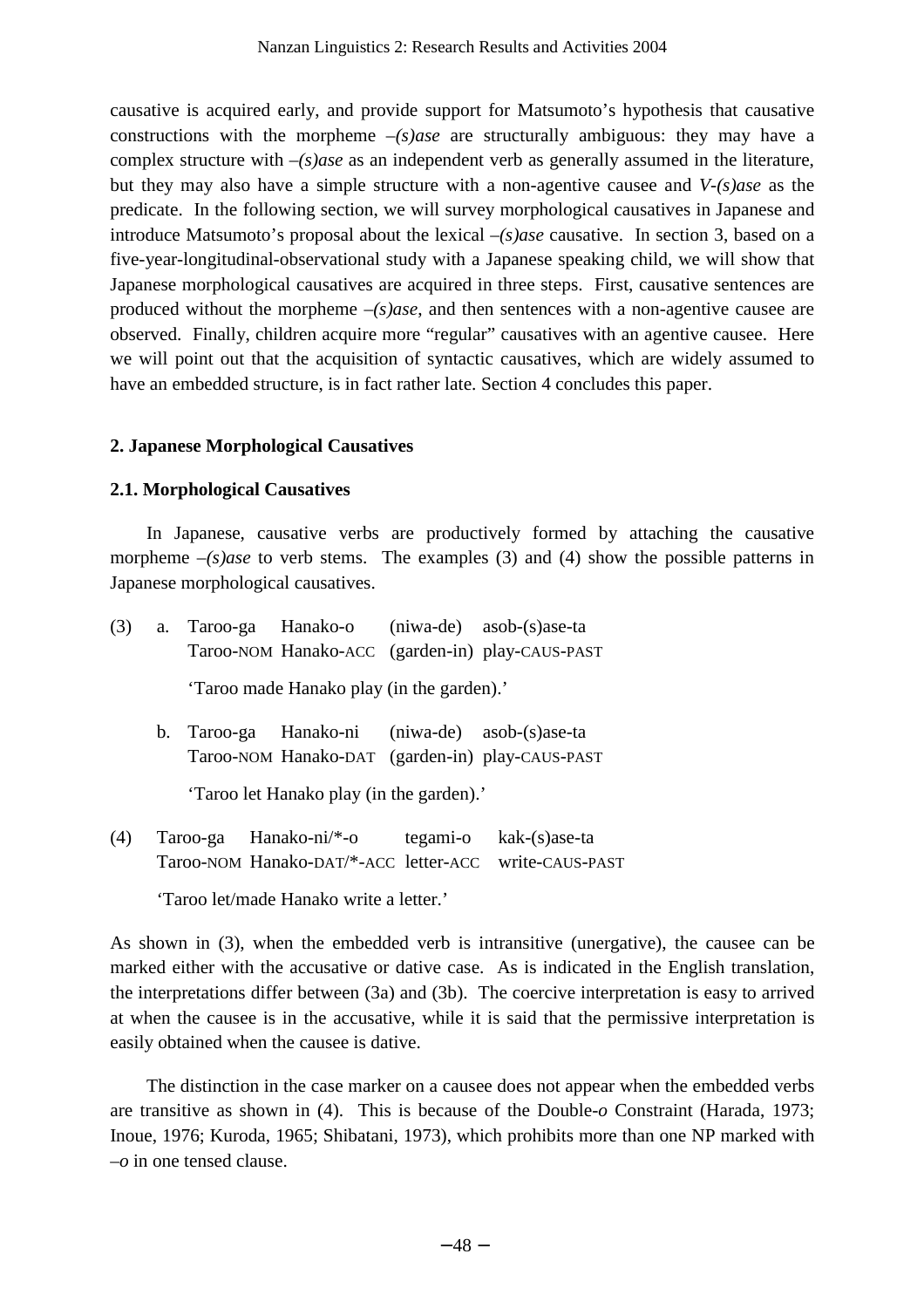It has been assumed that Japanese morphological causatives are biclausal (Kuroda, 1965; Kuno, 1973; Shibatani, 1976; Inoue, 1976 etc.). We have some evidence for the biclausality of causative sentences: the reflexive pronoun *zibun* 'self' and Condition (B) of the binding theory, for example.

Japanese reflexive pronoun *zibun* can only take a subject as its antecedent:

| (5) | $Taroo_i-ga$ Hanako <sub>i</sub> -ni zibun <sub>i/*i</sub> -no hon-o |  | age-ta             |
|-----|----------------------------------------------------------------------|--|--------------------|
|     | Taroo-NOM Hanako-DAT self-GEN                                        |  | book-ACC give-PAST |

'Taroo gave Hanako his/\*her book.'

In (5), where the ditransitive verb is used, the subject *Taroo* can behave as the antecedent of *zibun* but the indirect object *Hanako* cannot.

In morphological causatives, however, the interpretation of *zibun* is ambiguous:

|  | (6) Taroo <sub>i</sub> -ga Hanako <sub>i</sub> -ni zibun <sub>i/i</sub> -no namae-o kak-(s)ase-ta |  |                                                       |
|--|---------------------------------------------------------------------------------------------------|--|-------------------------------------------------------|
|  |                                                                                                   |  | Taoo-NOM Hanako-DAT self-GEN name-ACC write-CAUS-PAST |

'Taroo made Hanako write his/her name.'

(6) shows that both *Taroo* and *Hanako* can behave as the antecedent of *zibun*. This means that both *Taroo* and *Hanako* function as a "subject". On the assumption that a clause has one and only one regular "subject", this fact shows that the morphological causatives have a biclausal structure.

Binding Condition (B) also provides evidence for the biclausality of causative sentences.

- (7) a. \* Hanakoi-ga kanozyoi-o hihansi-ta Hanako-NOM she-ACC criticize-PAST 'Hanako criticized her.'
	- b. Hanako<sub>i</sub>-ga Taroo-ni kanozyo<sub>i</sub>-o hihans-(s)ase-ta Hanako-NOM Taroo-DAT she-ACC criticize-CAUS-PAST 'Hanako made Taroo criticize her.'

In (7), *Hanako* and *kanozyo* 'she' – cannot refer to the same person. This is due to Condition (B) of the binding theory, which prohibits coreference between a name and a pronoun that are clause-mates. On the other hand, this type of coreference is allowed in the case of the causative sentence (7b). This shows that the name and the pronoun are not clausemates in (7b), that is, the example has a structure with embedding.

From these facts presented above, it has become generally accepted that all morphological causatives in Japanese have biclausal structures.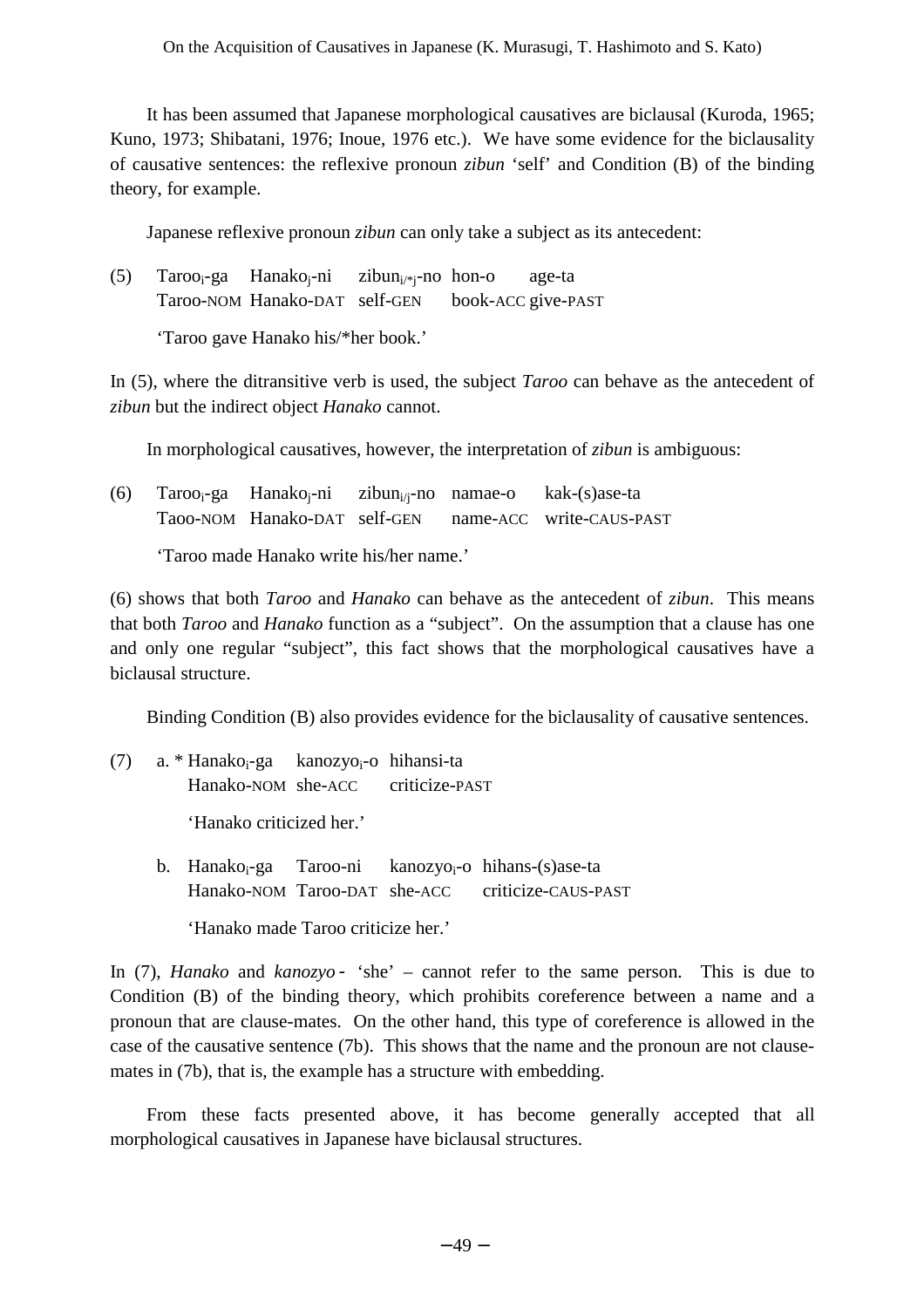# **2.2. The Lexical** *–(s)ase* **Causatives**

Because of productivity, it has been said that all morphological causatives have biclausal structures. However, Matsumoto has argued in recent articles that there are sentences that do not exhibit biclausal properties. When the following verbs are followed by *–(s)ase*, the sentence is ambiguous:

| (8) | <i>haku</i> 'put  on one's own body' | <i>matou</i> 'put  on, wrap oneself in' |
|-----|--------------------------------------|-----------------------------------------|
|     | <i>taberu</i> 'eat'                  | kuu 'eat'                               |
|     | <i>nomu</i> 'drink'                  | suu 'suck'                              |
|     | <i>siru</i> 'come to know'           | kiku 'hear'                             |
|     | <i>motu</i> 'come to have'           | <i>nigiru</i> 'grip'                    |
|     | <i>ou</i> 'carry  on one's back'     | (Matsumoto, 2000c:144)                  |
|     |                                      |                                         |

- (9) a. Taroo-ga Hanako-ni kutu-o hak-(s)ase-ta Taroo-NOM Hanako-DAT shoes-ACC put on-CAUS-PAST 'Taroo made Hanako put on the shoes.'
	- b. Taroo-ga Hanako-ni miruku-o nom-(s)ase-ta Taroo-NOM Hanako-DAT milk-ACC drink-CAUS-PAST 'Taroo made Hanako drink milk.'

- (10) a. Taroo gave an order to Hanako and made her put on shoes. b. Taroo put shoes on Hanako's feet.
- (11) a. Taroo ordered Hanako to drink milk. b. Taroo feed Hanako milk.

In (10a) and (11a), *Hanako* is interpreted as an agent, while in (10b) and (11b), *Hanako* does not seem to be an agent but instead a goal.

The two interpretations, however, are disambiguated in the case of (12).

|  |                                                       |  | (12) a. Sono onnanoko-ga ningyoo-ni kutu-o hak-(s) ase-ta |
|--|-------------------------------------------------------|--|-----------------------------------------------------------|
|  |                                                       |  | that girl-NOM doll-DAT shoes-ACC put on-CAUS-PAST         |
|  | 'The girl put shoes on a doll.'                       |  |                                                           |
|  | b. Sono onnanoko-ga ningyoo-ni miruku-o nom-(s)ase-ta |  |                                                           |

that girl-NOM doll-DAT milk-ACC drink-CAUS-PAST

'The girl fed a doll with milk.'

<sup>(9</sup>a-b) are ambiguous, as shown in (10) and (11) respectively.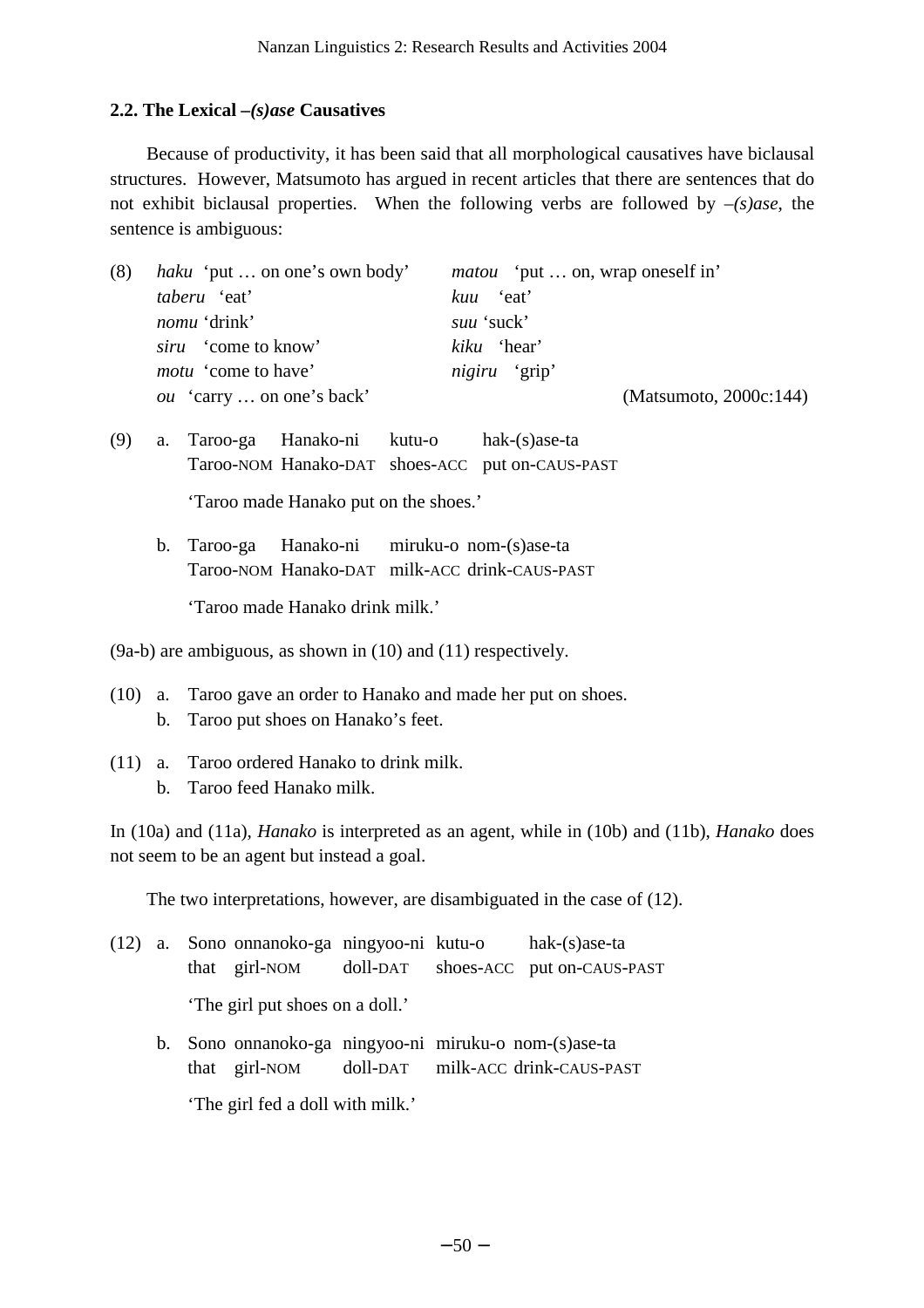Since *ningyoo* 'doll' cannot be an agent, (12a-b) only have the interpretation where it is a goal. Matsumoto (1998, etc.) points out that  $(12a-b)$  represent the same kind of meaning as  $(13)$ , where the lexical causative verb or the ditransitive verb *kiseru* 'put … on, dress' is used.

(13) Taroo-ga manekin-ningyoo-ni sono huku-o kise-ta Taroo-NOM mannequin-DAT the clothes-ACC put on-PAST

'Taroo put the clothes on the mannequin.'

Matsumoto goes on to point out that causative sentences like (12) do not have a complex structure with an embedded clause. Instead, it has only one verb of the form *V-(s)ase*. This confirmed by the example in (14).

(14) Hanako<sub>i</sub>-ga umaretabakari-no akatyan<sub>i</sub>-ni zibun<sub>i/\*i</sub>-no kutusita-o hak-(s)ase-ta Hanako-NOM newly born-GEN baby-DAT self-GEN socks-ACC put on-CAUS-PAST

'Hanako put her socks on the newly born baby.'

As a newly born baby cannot be an agent, the dative phrase in (14) is only interpreted as a goal. *Zibun* in this example unambiguously refers to *Hanako* and not to the newly born baby.

This analysis implies that *–(s)ase* is ambiguous in the adult grammar of Japanese. When it is an independent verb, it takes a *v*P-projection as its complement and yields a complex structure. In this case, the dative phrase is interpreted as an agent. In the other case, it can combine with a verb and yield a morphologically complex verb *V-(s)ase* to yield a simple sentence with no embedding. The dative argument in this case is interpreted as a goal. It implies that the morphologically complex verb *V-(s)ase* can be analyzed as a ditransitive verbs.

(15) summarizes the syntax of Japanese morphological causatives we assume in this paper.

- (15) There are two types of *–(s)ase*:
	- a. Syntactic causative *–(s)ase*:
	- (i) It takes a *v*P-projection as its complement.
	- (ii) It makes a complex structure.
	- (iii) The dative phrase is interpreted as an agent.
	- b. Lexical causative *–(s)ase*:
	- (i) It yields a morphological complex verb *V-(s)ase*.
	- (ii) It makes a simplex sentence with no embedding.
	- (iii) The dative phrase is interpreted as a goal.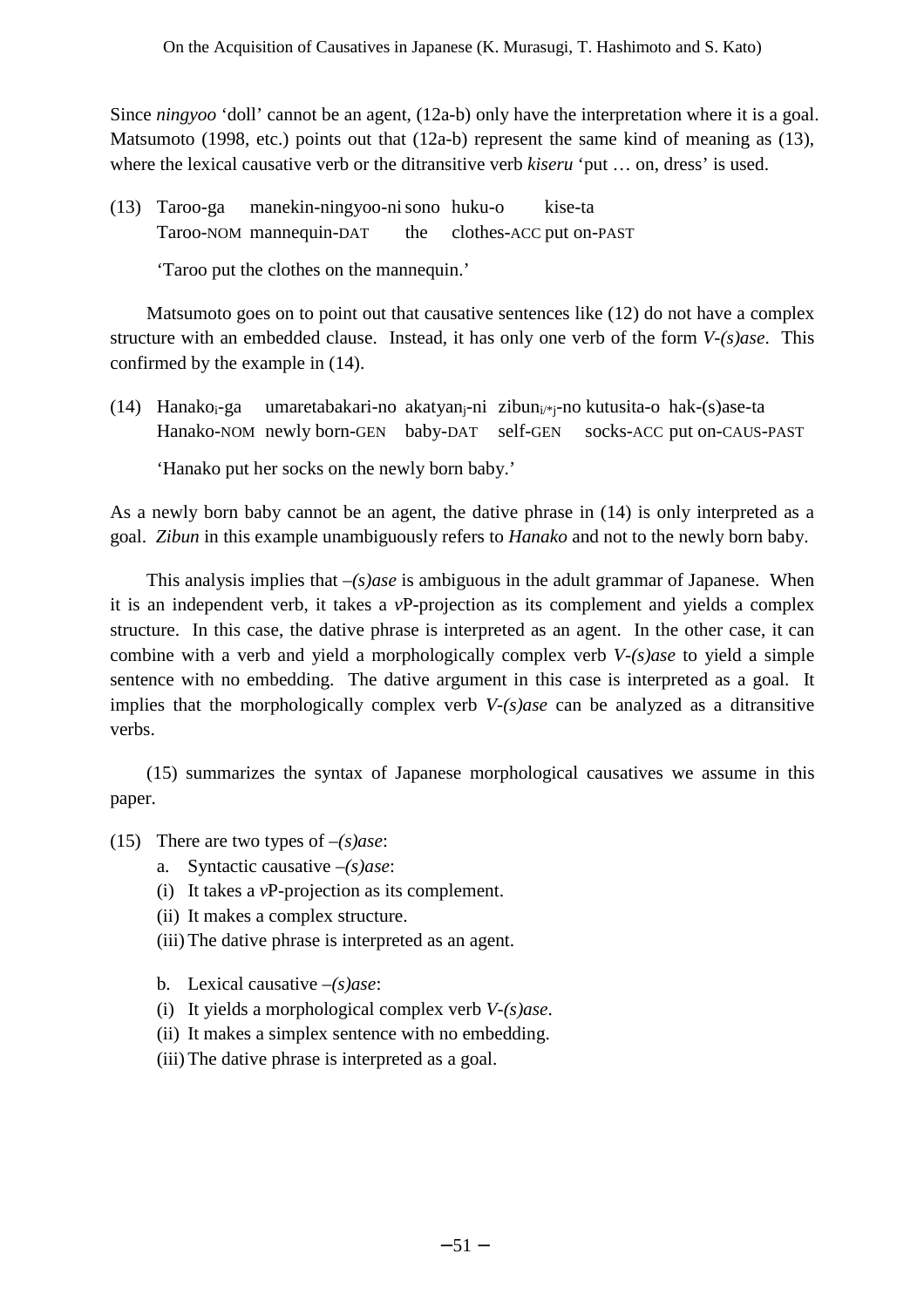## **3. The Acquisition of Japanese Morphological Causatives**

In this section, we will show how Japanese morphological causatives are acquired. We will show that some differences are observed between the lexical *–(s)ase* causative and the "regular" syntactic causatives in the acquisition of causatives, and that the lexical *–(s)ase* causative is produced at the same stage as the ditransitive construction.

## **3.1. The Data**

Our data are based on a longitudinal-observational study by Hashimoto and Murasugi with a Japanese-speaking child, Akkun, over the period of five years.

In the following section, we will discuss the early stage in the acquisition of verbs and the process of the actual forms of the verbs. We argue that there are some utterances with no overt verbs but exhibit ditransitive meaning in the very early stage. We then outline the next stage where the light verb *suru* occurs productively in similar utterances. Next, we present some consistent "mistakes" made in this process. Finally, we present data on the acquisition of causatives. Syntactic causatives in Japanese are widely assumed to have embedded structures, and their acquisition is rather late, whereas our data indicate that a specific kind of syntactic causatives, that is lexical *–(s)ase* causatives, show up relatively early.

# **3.2. The Acquisition of Causatives**

## **3.2.1. Stage I: The Acquisition of Ditransitive**

Akkun's typical utterances around the age 2 are shown in (16)-(18). In all of the following examples, there is no verb. However, the number of arguments and the intended meaning show that the verb *give* is missing.

|      | (16) Koe. Papa, hai doozyo $\varnothing$<br>this daddy please              |  |       | $(2,0)$ (theme-goal) |                             |  |
|------|----------------------------------------------------------------------------|--|-------|----------------------|-----------------------------|--|
|      | 'This one. (I want to give it) to Daddy.'                                  |  |       |                      |                             |  |
| (17) | Motto, koe, buubu $\varnothing$<br>more this water                         |  | (2;1) |                      |                             |  |
|      | '(I will give) more water to this.'                                        |  |       |                      |                             |  |
|      | (18) Koe, Akkun, Mama, hai doozyo $\varnothing$<br>this Akkun mommy please |  |       |                      | $(2,5)$ (theme-goal-source) |  |
|      | 'Mama, please give this to Akkun (/me).'                                   |  |       |                      |                             |  |

In (17), there is no verb, and the verb *give* is missing. In (16) and (18), *hai doozyo* appears at the end of the utterance. It literally means 'yes, please', and Akkun is using it to express the meaning of *give* or possibly the transfer of an item from one person to another.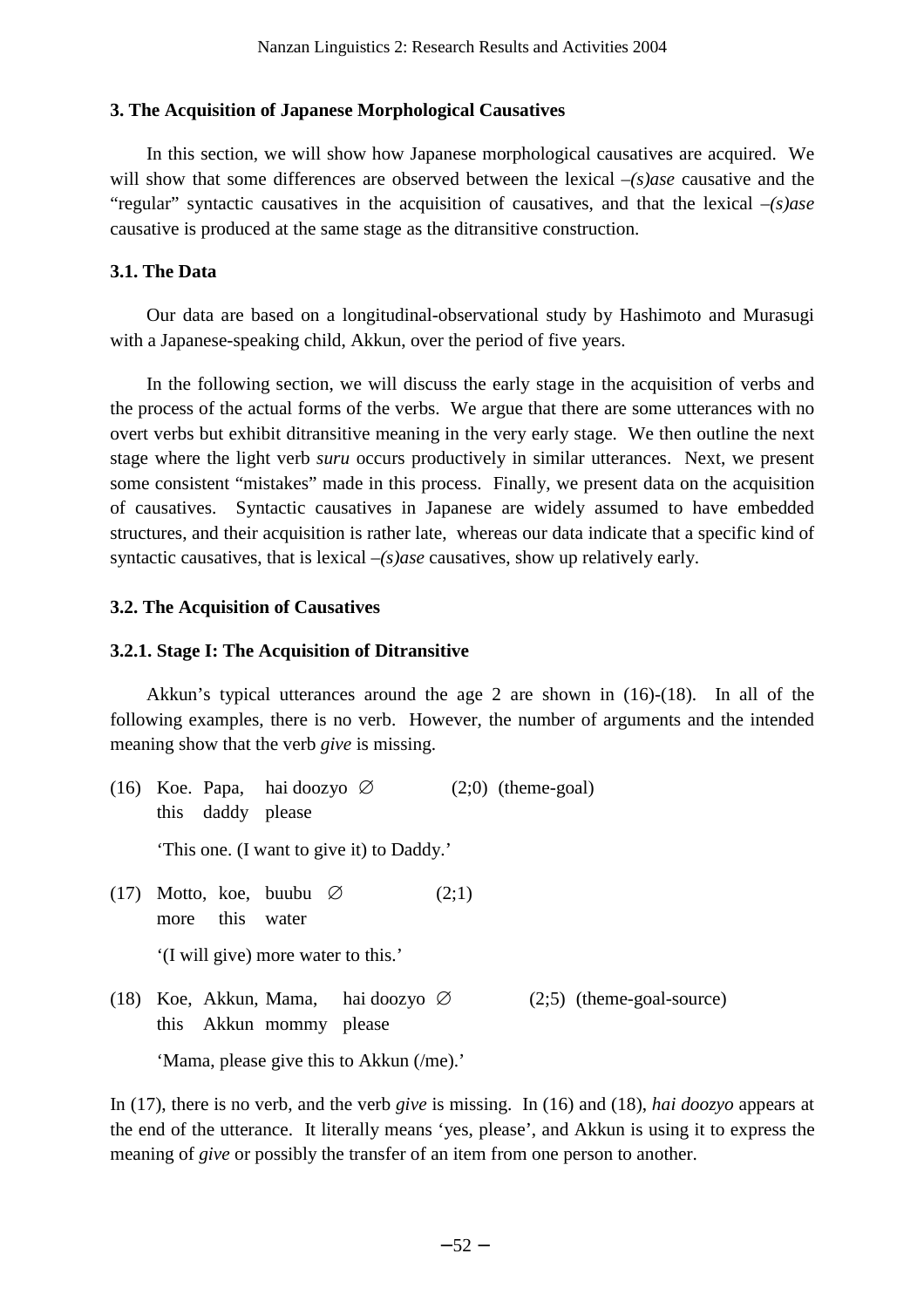At around 2;5, however, the light verb *suru* 'do' occurs in his utterance. Akkun started placing *tiyu*, whose adult counter part is *suru* 'do', at the end of utterances quite productively. Some examples are shown from (19) through (24).

|      | (19) Mama, Akkun hai-doozyo tiyu<br>$(2,5)$ (goal-agent)<br>Mommy Akkun please<br>do             |                            |
|------|--------------------------------------------------------------------------------------------------|----------------------------|
|      | 'Akkun(/I) will give it to Mommy.'                                                               |                            |
| (20) | Kotyan koe Akkun hai-doozyo tiyu<br>Kotyan this Akkun please<br>do                               | $(2,7)$ (goal-theme-agent) |
|      | 'Akkun(/I) gives this to Kotyan.'                                                                |                            |
| (21) | Mama, Akkun koe paku<br>tiyu<br>Mommy Akkun this onomatopoeia do                                 | $(2,7)$ (goal-agent-theme) |
|      | 'Akkun(/I) will put this into Mommy ('s/your mouth).'                                            |                            |
| (22) | Koko maamoi maamoi tiyu<br>(2,9)<br>here circular circular<br>do                                 |                            |
|      | '(I) draw a circle here.'                                                                        |                            |
| (23) | Akkun nezikuyukuyu tite, kono ko syabeyu<br>Akkun windingaround do this one talk                 | (2,9)                      |
|      | 'When Akkun(/I) will wind this one around, it will talk.'                                        |                            |
| (24) | Mama, otitayo. Akkun-ga <b>poi</b><br>tita kaya<br>Mammy fell Akkun-NOM onomatopoeia did because | (3;0)                      |

'Mommy, (it) fell (on the floor), because Akkun (/I) threw (it down).'

In above examples, the "predicates" that appear right before *tiyu* are typically onomatopoetic expressions. For example, *paku* in (21) is sound that describes a person putting a food into his or her mouth or food going into a person's mouth. The utterance means 'Akkun put this in Mother's mouth'. *Maamoi* in (22), which corresponds to *marui* in adult speech, means 'circular'. Akkun, writing circles, said this meaning 'I write circles here'.

The adult counter part of *tiyu*, *suru* 'do', can assign the agent role, like English verb *do*. It can be conjectured that Akkun uses *tiyu* in order to express the agentivity, and produce agentive ditransitives productively based on his grammar at the time.

### **3.3.2. Stage II: The Acquisition of the Lexical Items for Ditransitives**

As we have seen in the previous section, by the age around 3, Akkun begins to produce ditransitive sentences using the light verb *tiyu (suru)* 'do'. What Akkun then needs to do is to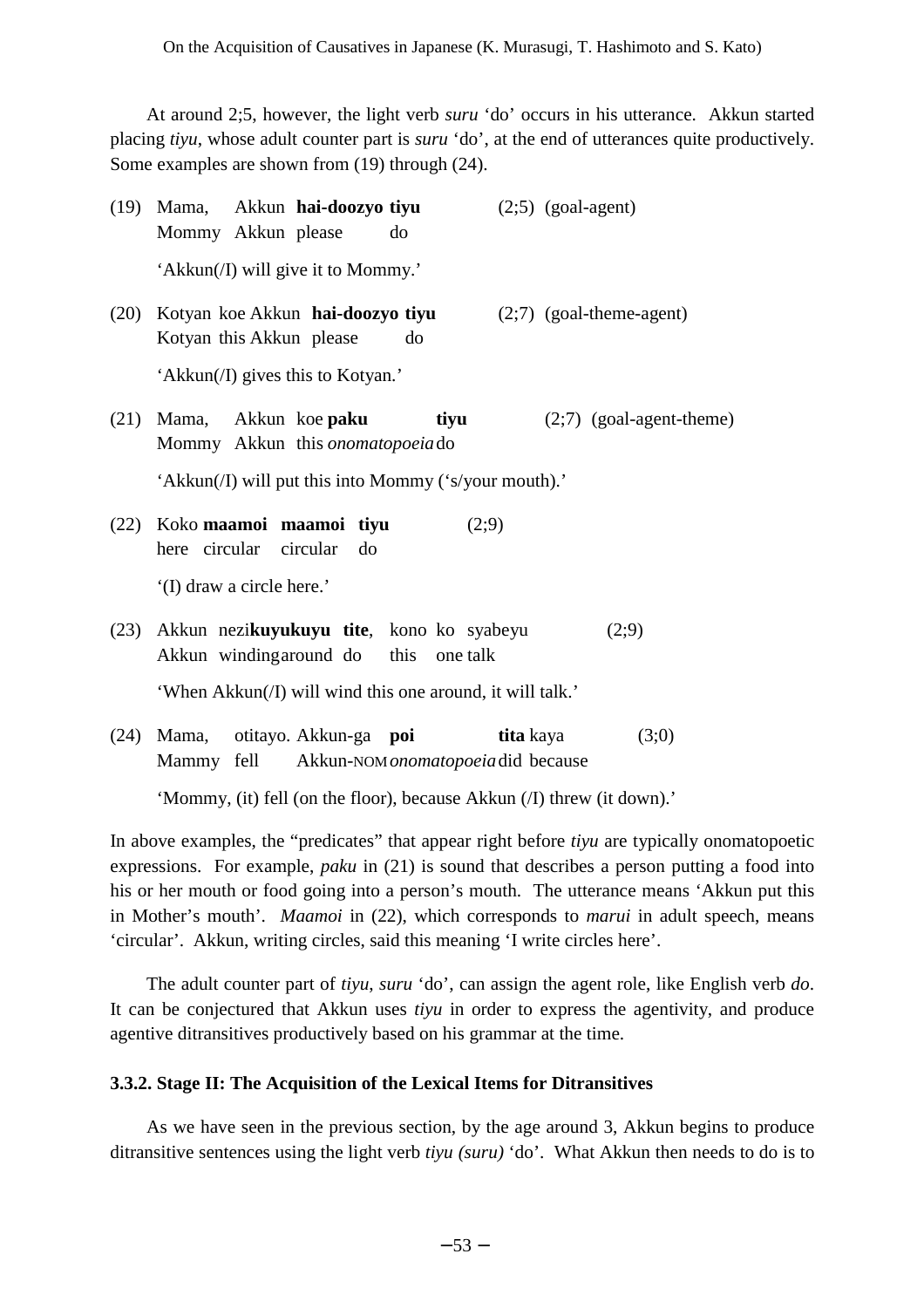acquire the actual lexical items for ditransitives. His acquisition of actual verbs starts early and proceeds step by step. He can produce unaccusative sentences with correct verb forms at around 3 years old:

- (25) Dango-ga, uta pakan tite, dango-ga **atta** (2;9) dumpling-NOM lid *onomatopiea* do dumpling-NOM there-be 'A dumpling. There is a dumpling (when I) opened the lid (of the box).'
- (26) …Akkun-no papa-ga muti yatta toki, ame-ga **hutta** (3;0) Akkun-GEN daddy-NOM mosquito did when rain-NOM rain

'When…Akkun's(/my) daddy lit a mosquito coil, it rained.'

The ditransitive verb *ageyu*, which means 'give' and corresponds to *ageru* in adult Japanese, appears at 2;7, and its past counterpart *ageta* 'gave' also appears at 2;10:

- (27) Mama tyotto ageyu (2;7) Mommy a little give 'Mommy, (I will) give you a little bit.'
- (28) Kinnou Akkun akatyan toki papa ni koe ageta (2;10) sometime ago Akkun baby when daddy to this gave

'Akkun gave this to Daddy sometime ago, or when he was a baby.'

At this stage, an interesting phenomenon is observed. Akkun keeps making a systematic "mistake" concerning transitive-unaccusative pair constructions. In Japanese, there are lots of transitive-unaccusative pairs that are morphologically related. The examples of such pairs are shown in (29) and sentential examples in (30) and (31).

- (29) a. *miseru* 'show' / *miru* 'see'
	- b. *utusu* 'copy' / *uturu* 'get copied'
	- c. *todokeru* 'deliver' / *todoku* 'get delivered'
	- d. *osieru* 'teach' / *osowaru* 'be taught'
- (30) a. Taroo-ga Hanako-o syasin-ni utus-u Taroo-NOM Hanako-ACC picture-IN copy-PRES

'Taroo takes a picture of Hanako'

 b. Hanako-ga syasin-ni utur-u Hanako-NOM picture-IN get copied-PRES

'Hanako appears in a picture'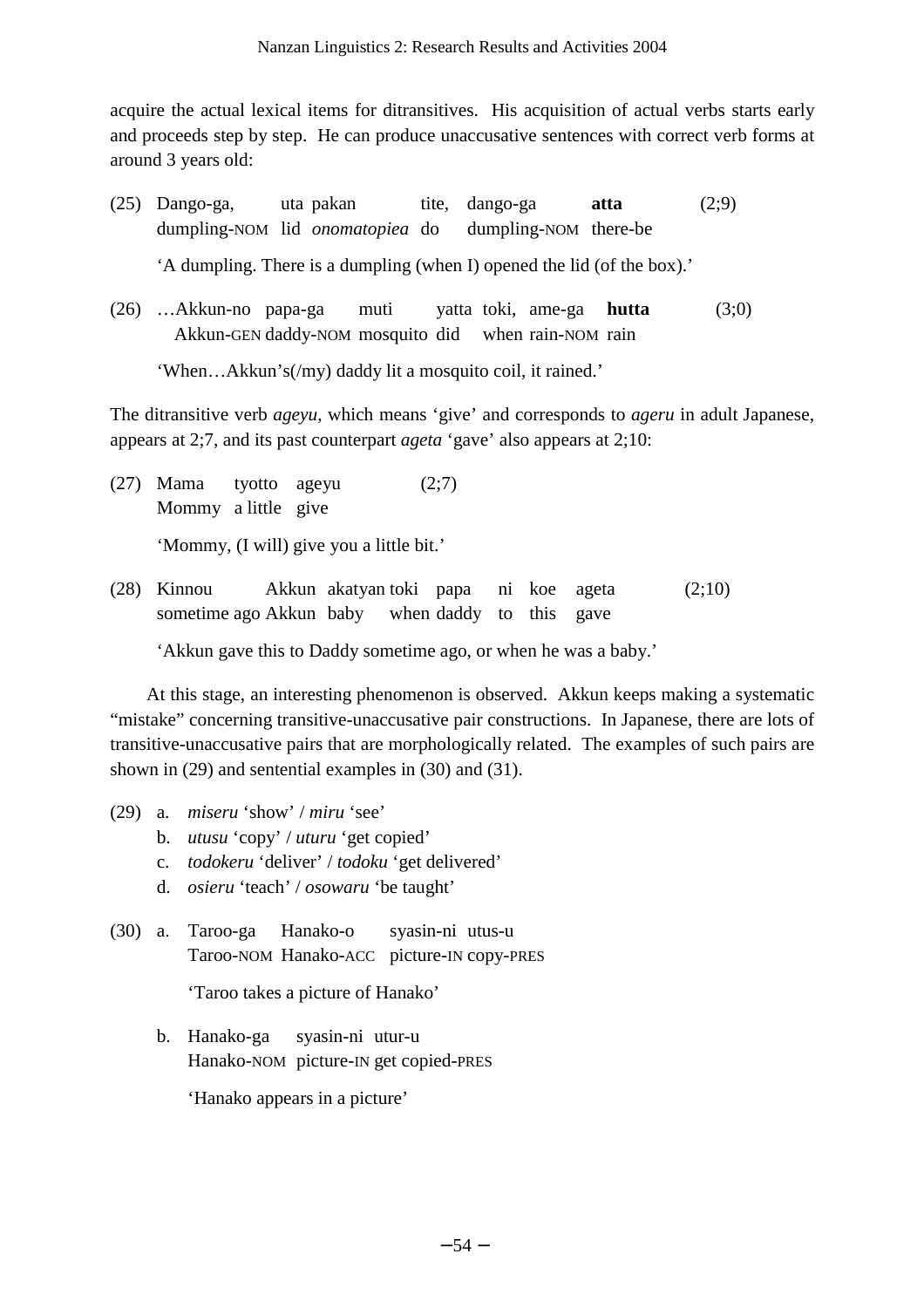- (31) a. Hanako-ga hon-o Taroo-ni todoke-ru Hanako-NOM book-ACC Taroo-DAT deliver-PRES 'Hanako delivers a book to Taroo'
	- b. Hon-ga Taroo-ni todok-(r)u book-NOM Taroo-DAT get delivered-PRES

'A book is delivered to Taroo'

Let us now consider the mistakes that Akkun made. Akkun frequently used unaccusatives for transitives and unaccusatives with two arguments for ditransitives, but never vice versa. Note that this kind of mistake continues for two years up to the age 4;8. Some examples are provided in (32)-(37).

(32) Koe ziityan-ni **miyu** (2;9) this Grandpa-DAT see

'(I will) show this to Grandpa.'

Instead of *show*, we have *see*. This is the usage of the transitive (unaccusative) form for the ditransitive verb.

(33) Akkun ima kaya koe **nayabu** (2;11) Akkun now from this be in line

'From now, Akkun will put these in line.'

Instead of *put...in line*, we have *be...in line*. This is the usage of the unaccussative form for the transitive verb.

(34) Nee, ati-o **hirogatte** (3;7) (Akkun is requesting) INT legs-ACC spread (vi.)

'Please, spread your legs.'

Instead of *spread* (vt.), we have *spread* (vi.). This is the usage of the intransitive form for the transitive one "make something spread."

(35) Kore, **ai**-toku kara saa (4;5) this open (vi.)-keep as INT

'(I will) open this and keep it open, so...'

Instead of *open* (vt.), we have *open* (vi.). This is the usage of the unaccusative form for the transitive one "leave something open."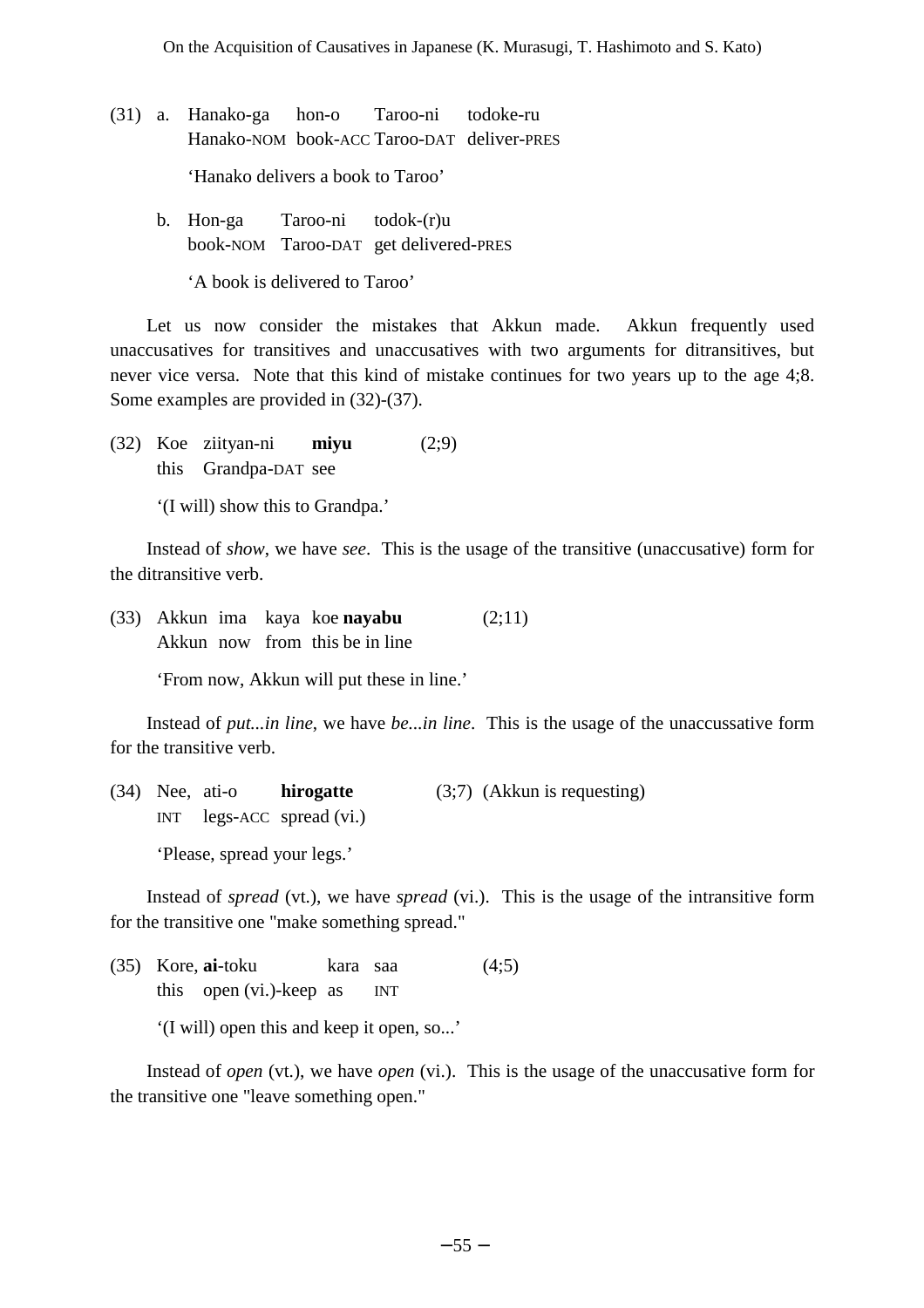(36) Kono yatu ni isi-o **doite**-moratte nee (4;6) this thing by rock-ACC remove-have INT

'(I) have the rocks removed by this one.'

Instead of *remove* (vt.), we have *remove* (vi.). This is the usage of the unaccusative form for the transitive one "have something removed."

(37) **Todok**-okka, ano hito ni **todok**-ou **todok**-ou (4;8) arrive-let's that person to arrive-let's arrive-let's

'Let's send (it). Let's send (it) to that person.'

Instead of *send*, we have *arrive*. This is the usage of the unaccusative form for the ditransitive verb.

It should be noted that all this happens in the process of the acquisition of actual lexical items. So, the correct forms are occasionally used along with the incorrect ones. Consider the following examples:

|  | (38) a. Baatyan-ni koe mityeyu<br>Grandma-DAT this show                           |  |  | $(2,10)$ (cf. $(32)$ ) |  |  |
|--|-----------------------------------------------------------------------------------|--|--|------------------------|--|--|
|  | (I) show this to Grandma.'                                                        |  |  |                        |  |  |
|  | b. Tigau. Ake-toku<br>dake<br>$(4,5)$ (cf. $(35)$ )<br>open (vt.)-keep just<br>no |  |  |                        |  |  |
|  | 'No. (I will) just keep it open.'                                                 |  |  |                        |  |  |

Around the same time as Akkun uttered (32) using *miru* 'see' instead *miseru* 'show', he produced (38a) with the correct form of the verb. Similarly, in the same month as he uttered (35) with the unaccusative *aku* 'open (vi)', he produced (38b) with the correct *akeru* 'open  $(vt.)$ .

# **3.2.3. Stage III: The Acquisition of the Lexical** *–(s)ase* **Causative**

The *V-(s)ase* form is not used in the context where it is used. Akkun just used regular verbs, and the causative morpheme *–(s)ase* is missing. The examples are shown in (39)-(41).

| (39) Mama Akkun non-de |                                | $(2,8)$ (Akkun is requesting) |
|------------------------|--------------------------------|-------------------------------|
|                        | Mommy Akkun drink-request form |                               |

'Mommy, please pour (this milk) into Akkun's mouth.'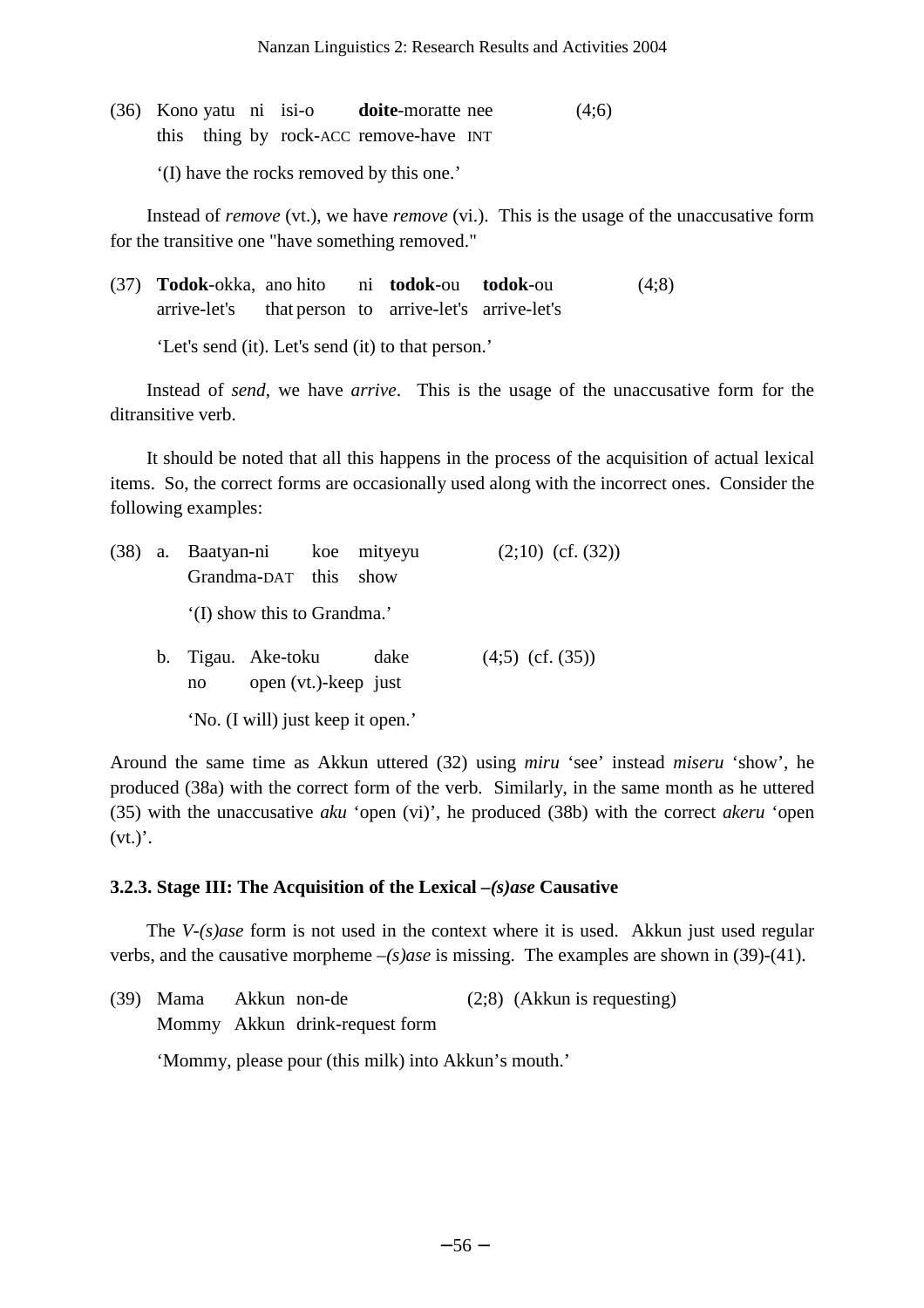(40) Papa koe nui-de (2;10) (Akkun is requesting) Daddy this undress-request form 'Daddy, please take these (clothes) off.' Intended meaning: Please make Akkun undressed. Literal meaning: Please take your dress off, Daddy. (41) Mama-ga pantyu nui-da toki (3;2) Mommy-NOM underpants undress-PAST when

'(I hurt) when Mommy took my underpants off.'

Intended meaning: … when Mommy took underpants off Akkun. Literal meaning: … when Mommy took her underpants off.

In (39), the transitive verb *nom-u* 'drink' is used instead of the "causative" verb *nom-(s)ase-ru* 'feed … to (milk)/make … drink (milk)', and in (40) and (41), the transitive verb *nug-u* 'undress/take off' is used for expressing the "causative" verb *nug-(s)ase-ru* 'take something off someone /make … undress'.

Before Akkun started producing "regular" causative sentences at around the age of 5, there are sporadic instances of the morpheme *–(s)ase* much earlier:

|  | $(42)$ Akkun-ni tabe-(s)ase-tee       | $(3,6)$ (non-agentive) |
|--|---------------------------------------|------------------------|
|  | Akunn-dat eat-CAUS-request form       |                        |
|  | 'Please feed Akkun(/me) (with food).' |                        |

(43) Nomi-**tatye**-te (3;7) (non-agentive) drink-CAUS-request form

'Please feed me (with *miso* sope).'

 $\overline{a}$ 

While Akkun can use correct verb forms like (42) and (43), he still continues to use the wrong forms. It is noticeable that this mistake is very similar to mistakes that Akkun made when he was acquiring ditransitives, and it occurs at the same period. We propose that this mistake is considered as one of the mistakes in transitive-ditransitive pairs.

Considering the meaning that the sentences (42) and (43) express, we notice that they do not express the meaning of "regular" causatives. If we consider (42) and (43) as "regular" causatives, (42), for example, should signify 'You(Mommy) permit me(Akkun) to eat (some food)', but the sentence does not convey this meaning.<sup>[2](#page-10-0)</sup> It expresses 'You feed some food to me(Akkun)' instead. With this interpretation, the "causee" Akkun is not agentive, but it is

<span id="page-10-0"></span><sup>&</sup>lt;sup>2</sup> When (42) is interpreted as syntactic causatives, the sentence is interpreted as permissive causatives since the request form is used. Here, it is important that the causee is agentive. In syntactic causatives, the causee is always agentive whether they are permissive causatives or coercive causatives.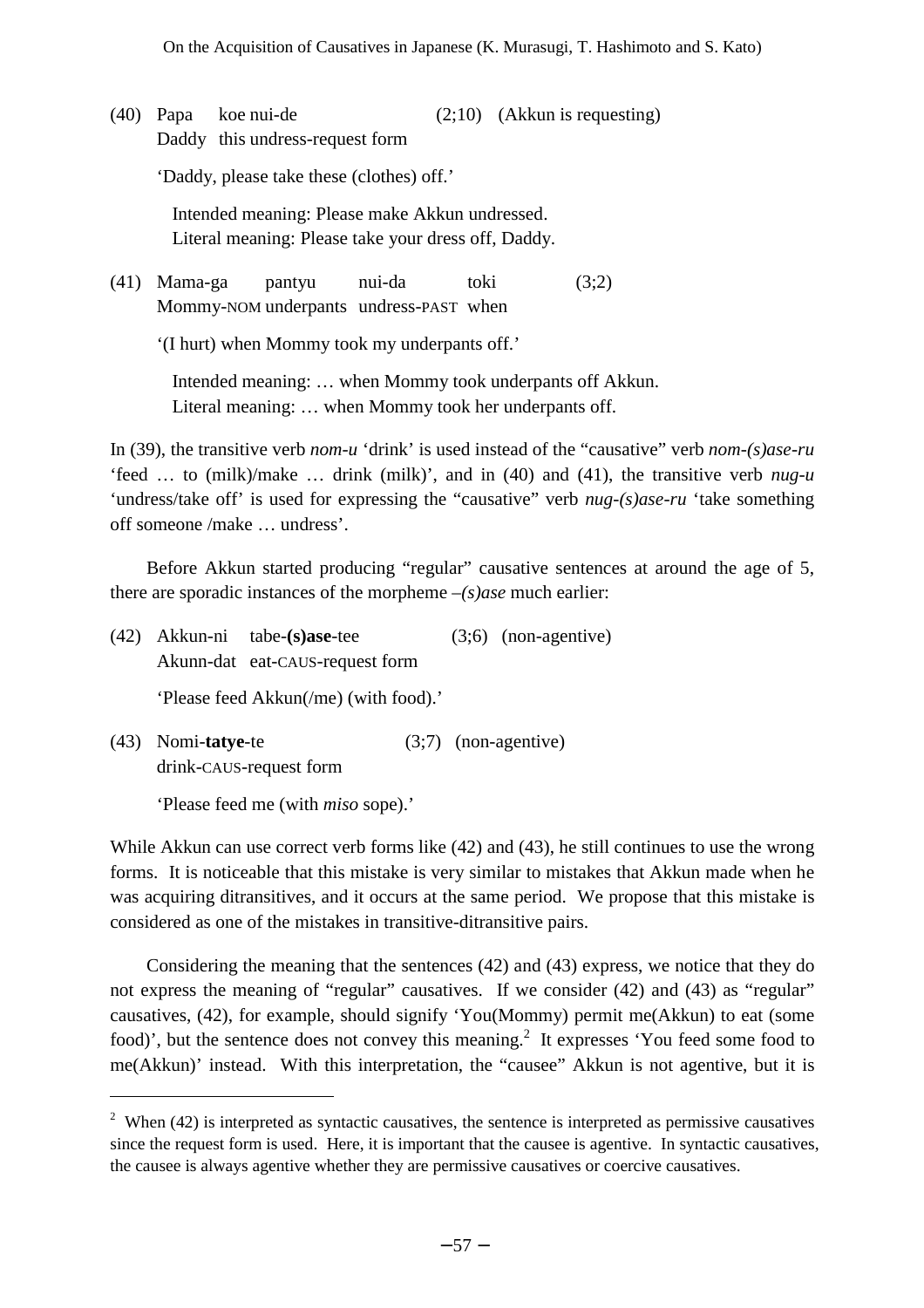only behave as a goal just like a goal phrase in a ditransitive sentence. This is the meaning that the lexical *–(s)ase* causative states.

Thus, the data shows that the lexical *–(s)ase* causative and the ditransitives are acquired in the same period and that they are acquired in the same way. This indicates that the lexical *–(s)ase* causative is an instance of ditransitives.

#### **3.2.4. Stage IV: The Acquisition of Syntactic Causatives**

The following sentences with an agentive causee have never been seen until around the age of 5:

(44) Obaatyan-no toko de tabemas-u Att, biiru dake nom-**(s)ase**-te kudasai (5;3) Grandma-GEN room at eat-PRES INT beer only drink-let-request form please

'(I will) eat (a dinner) at Grandma's room. Eh, only beer, allow me to drink beer, please.'

Akkun started using "regular" causative sentences much later, around the age of 5. In (44), Akkun asks his mother to let him eat or drink something (by himself). In this sentence, Akkun does not ask someone to feed him. Thus, the causee, which is not overtly expressed, is agentive in (44).

To sum up, in this section, we showed how morphological causatives are acquired in Japanese, by investigating longitudinal data from a Japanese speaking child. We showed that the lexical *–(s)ase* causative is acquired at the same period as ditransitive sentences are acquired, and it is acquired earlier than "regular" syntactic causatives, which have biclausal structures.

### **4. Conclusion**

In this paper, we presented acquisition data obtained from a longitudinal study, and discussed how children acquire Japanese causative constructions. We showed that the lexical causative is acquired earlier than "regular" causatives. Syntactic causatives in Japanese are widely assumed to have embedded structure, and their acquisition is in fact rather late. The lexical *–(s)ase* causative, on the other hand, is acquired relatively early. We also showed that our acquisition study provides supporting evidence for Matsumoto's analysis of morphological causatives.

Finally we briefly mention the implication for previous studies about acquisition of Japanese causatives. In Shirai et al. (2001), they have reported that indirect causatives, which seem to be biclausal, are acquired relatively early, pointing that children tend to use causative sentences with request form. At a glance, their conclusion seems to conflict with ours. However, if we closely examine their data, we find that the morphological causative sentences that children use at the early stage might be classified into the lexical *–(s)ase* causative.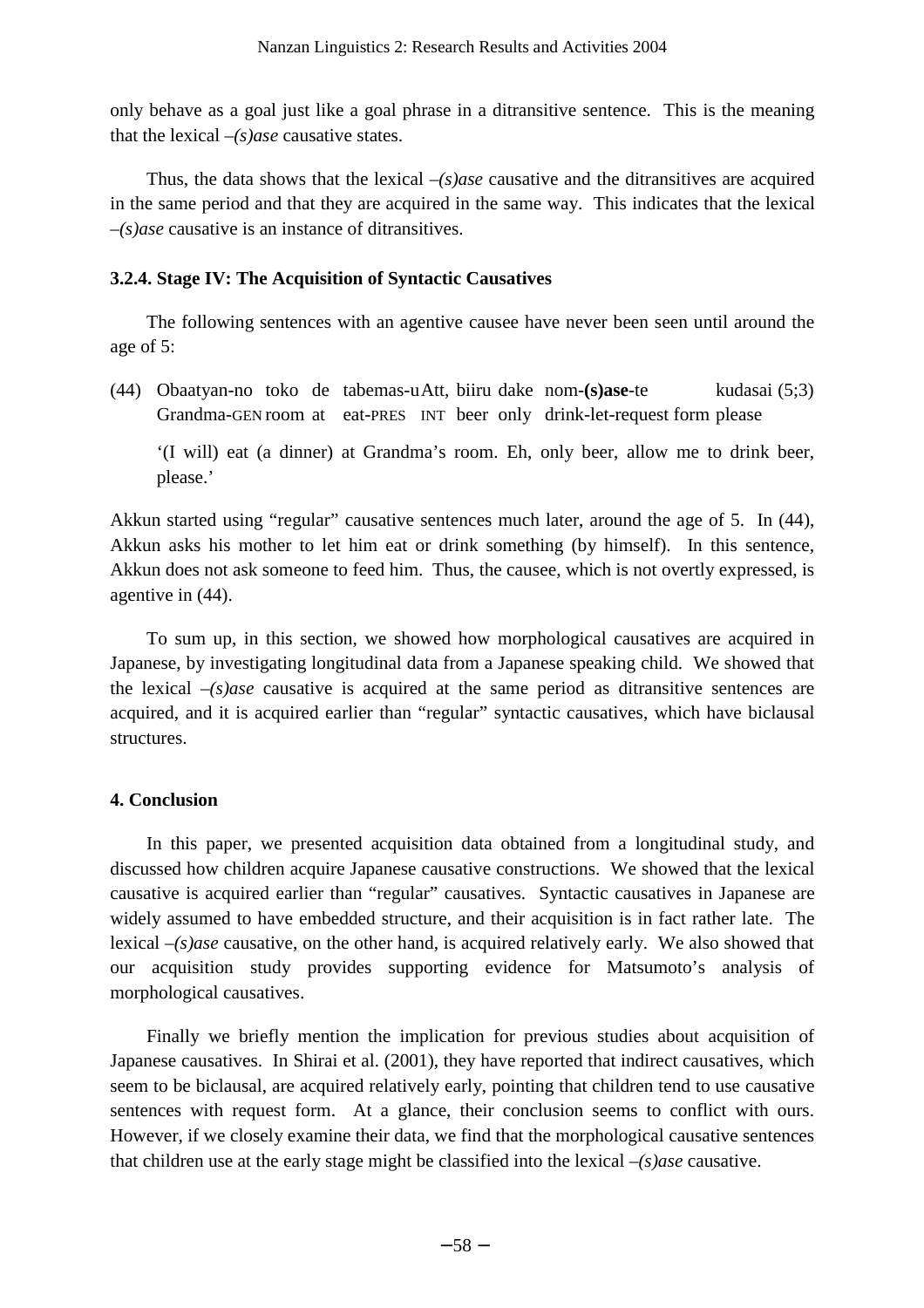Shirai et al. (2001) examine two kinds of data: cross-sectional data and longitudinal data. With regard to the cross-sectional data, they report that the following 23 tokens (6 types) of causative  $-(s)$ *ase* were found:<sup>[3](#page-12-0)</sup>

(45) tabe-sase-te 'Let (me/him) eat.' (16 tokens) hukuram-asi-te 'Please inflate (the balloon).' (2 tokens) ire-sase-te 'Let (me) put (it) in.' (2 tokens) kikae-sase-te 'Let (me/him) change clothes.' (1 token) sase-te 'Let me do (it).' (1 token) osimes-ase-te 'Let (me/him) put on a diaper.' (1 token)

They show that all the examples in (45) except *hukuram-asi-te* 'swell-CAUS-request form' fall into indirect causatives.

As for the longitudinal data, although Shirai et al. do not present all the actual examples because of their aim of study, they mention that in Kii's data between 1;0 and 2;7, *hak-ase-te* 'put something on-CAUSE-request form' is observed at 1;6. They analyze that its intended meaning is 'Help me put on (the clothes)'. That is, *hak-ase-te* is considered as an example of indirect causatives.

They do not take the lexical *–(s)ase* causative into account because their analysis is based on the traditional classification of Japanese causatives. It has been believed that Japanese has lexical causatives and morphological causatives, and that morphological causative sentences contain the causative morpheme *–(s)ase* whereas lexical causatives do not. As pointed out in Shibatani (1976), Japanese morphological causatives can express both direct causation, i.e. manipulative/directive causatives, and indirect causation, i.e. permissive/assistive causatives.<sup>[4](#page-12-1)</sup> And all morphological causatives have been believed to be biclausal. So, in Shirai et al. (2001) the causative sentences containing *–(s)ase* are automatically classified either into indirect causatives or into direct causatives, which have biclausal structures.

However, our study showed that at early stage of acquisition of Japanese causatives, there is no sentence that conveys the meaning of indirect causation. For example, *tabe-sasete* 'eat-CAUS-request form' means not 'let (me) eat', as mentioned by Shirai et al. (2001), but 'feed (some food) to me/put (some food) into my mouth'. Keeping this in mind, let us consider the examples in (45). Although they do not mention when each causative verb is uttered, we find that most tokens can be considered as the lexical *–(s)ase* causative. Thus, we suggest that the data presented in Shirai et al. (2001) can be the lexical *–(s)ase* causatives not indirect causatives with a biclausal structure.

 $\overline{a}$ 

<span id="page-12-0"></span><sup>&</sup>lt;sup>3</sup> The data consist of transcribed conversational data of 2-, 3- and 4-year-old Japanese children.

<span id="page-12-1"></span><sup>&</sup>lt;sup>4</sup> A lexical causative seems to be more directive than morphological causatives. It expresses direct causation.